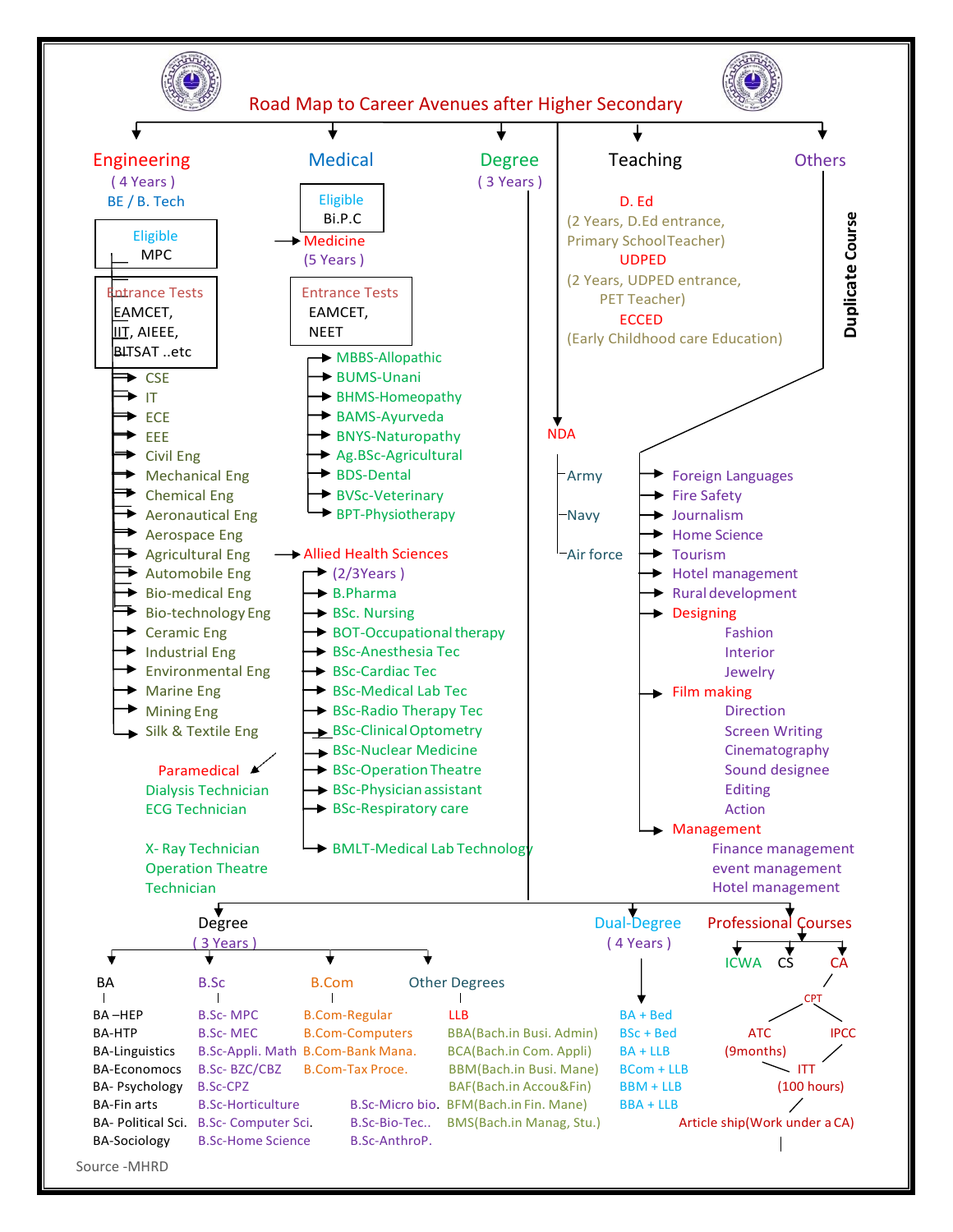

| <b>Post Graduation</b><br>Course | Eligibility                                    |
|----------------------------------|------------------------------------------------|
| MA Telugu                        | Any degree with one subject Telugu             |
| MA English                       | Any degree with one subject English            |
| MA Hindi                         | Any degree with one subject Hindi              |
| MA Economics                     | BA with Economics one of the sub.              |
| MA History                       | BA with History one of the sub.                |
| <b>MA</b> Sociology              | <b>BA</b>                                      |
| MA Political Sci.                | <b>BA</b>                                      |
| MA Public Adm.                   | BA                                             |
| MS. Public rel.                  | <b>BA</b>                                      |
| M.Sc Computers                   | B.Sc Comp / B.Com Comp / BA<br>Comp / BCA      |
| M.Com                            | B.Com/ BA with Commerce one of<br>the subject. |
| <b>MCA</b>                       | BA/B.Sc with Maths.                            |
| MBA                              | Any degree                                     |
| MA Archaeolog                    | <b>BA</b>                                      |

| <b>Post Graduation</b> | Eligibility                             |
|------------------------|-----------------------------------------|
| Course                 |                                         |
| M.Sc Maths             | B.Sc / BA with one subject<br>Maths     |
| M.Sc Chemistry         | <b>B.Sc with Chemistry</b>              |
| M.Sc Botany            | <b>B.Sc with Botany</b>                 |
| M.Sc Zoology           | <b>B.Sc with Zoology</b>                |
| M.Sc Physics           | <b>B.Sc with Physics</b>                |
| M.Sc Home Sci.         | B.Sc with Botany + Zoology              |
| M.Sc Anthrop           | B.Sc with Zoology / BA                  |
| M.Sc Psychology        | Any degree                              |
| M.Sc Bio-Chemis        | B.Sc with one subject Chemi             |
| M.Sc Bio-Tecno         | B.Sc with one subject Bio-<br>Tecnology |
| M.Sc Micro biolo       | <b>B.Sc with Zoology</b>                |
| MSc Virology           | <b>B.Sc with Zoology</b>                |
| MLIC                   | BLIC                                    |
| LLM                    | BL/LLB                                  |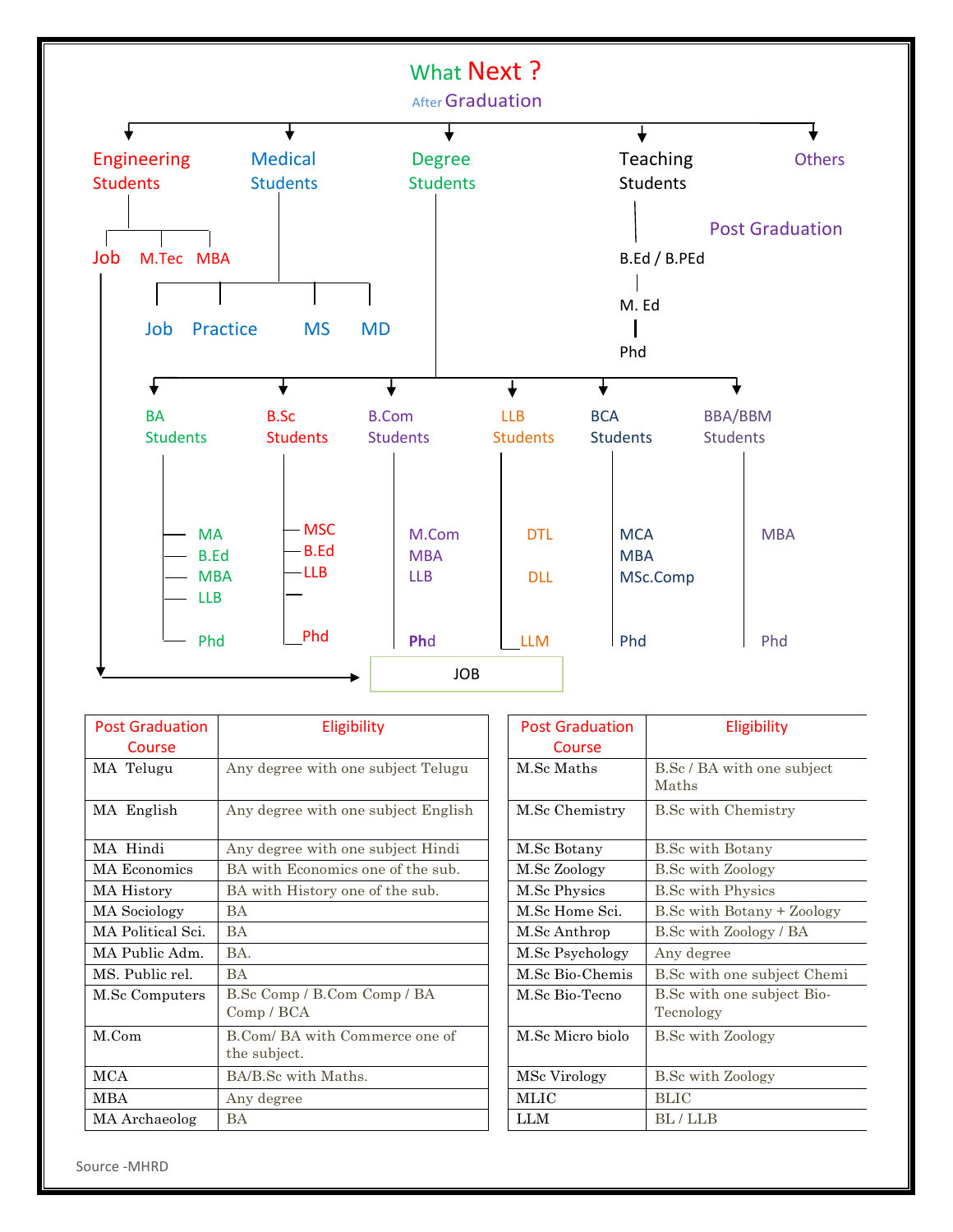# **EXAMS (cets)- after Intermediate - at A Glance**

| SI<br>N<br>о   | Name of The<br>Examination | Conducted By                                                    | Application<br><b>Invited For</b>                                                                              | Notification<br>Month | Mode of Selection                                                             | Website                    |
|----------------|----------------------------|-----------------------------------------------------------------|----------------------------------------------------------------------------------------------------------------|-----------------------|-------------------------------------------------------------------------------|----------------------------|
| $\mathbf{1}$   | <b>APEAMCET</b>            | Andhra Pradesh<br>Govt.                                         | APEAMCET<br>Board                                                                                              | March                 | Through State level<br><b>Entrance Exam</b>                                   | http://wwwap.gov.in/eamcet |
| $\overline{2}$ | JEE (Main)                 |                                                                 |                                                                                                                |                       | <b>Through National</b><br><b>Entrance Exam</b>                               | http://jeemain.nic.in      |
| 3              | <b>JEE</b><br>(Advance)    |                                                                 |                                                                                                                |                       | <b>Through National</b><br><b>Entrance Exam</b>                               | http://jeeadv.iitd.ac.in   |
| 4              | <b>VITEEE</b>              |                                                                 |                                                                                                                |                       |                                                                               | www.vit.ac.in              |
| 5              | <b>COMED-K</b>             |                                                                 |                                                                                                                |                       |                                                                               | www.comedk.org             |
| 6              | <b>AIIMS</b>               | All India Institute of<br><b>Medical Sciences</b>               | <b>MBBS</b>                                                                                                    | Feb / March           | <b>Through National</b><br><b>Entrance Exam</b>                               | www.aiimsexams.org         |
| $\overline{7}$ | <b>NEET</b>                | CBSE                                                            | <b>MBBS - BDS</b>                                                                                              | Feb / March           | <b>Through National</b><br><b>Entrance Exam</b>                               | www.cbseneet.nic.in        |
| 8              | CMC-<br><b>Velore</b>      |                                                                 |                                                                                                                |                       |                                                                               | www.cmch-vellore.edu       |
| 9              | <b>JIPMER</b>              |                                                                 |                                                                                                                |                       |                                                                               | www.jipmer.edu.in          |
| 10             | <b>BITSAT</b>              | <b>BITS Pilani</b>                                              | Integrated<br>Degree<br>Programmes                                                                             | Feb / March           | <b>Through National</b><br><b>Entrance Exam</b>                               | www.bitsadmission.com      |
| 11             | <b>CLAT</b>                | Chanakya Law<br>University                                      | Undergraduate<br>Law<br>Programmes                                                                             | Feb / March           | <b>Through National</b><br><b>Entrance Exam</b>                               | www.clat.ac.in             |
| 12             | <b>AIEEE</b>               | Indian Council of<br>Agricultural<br>Research                   | Undergraduate<br>Programmes In<br>Agriculture                                                                  | Feb / March           | <b>Through National</b><br><b>Entrance Exam</b>                               | http://www.icar.org        |
| 13             | <b>IIST</b>                | Indian Institute of<br>Science &<br>Technology                  | 4 Year B.Tech &<br>5 Year Dual<br>Degree                                                                       | May / June            | Based on JEE<br>Advanced                                                      | https://www.iist.ac        |
| 14             | <b>IISc</b>                | Indian Institute of<br>Science, Bangalore                       | To grated<br>Degree<br>Programmes                                                                              | April                 | *KVPY Score /<br>*IIT-JEE Advanced /<br>*NEET Exam                            | www.iisc.ernet.in          |
| 15             | <b>KEAM</b>                | Commissioner of<br>Entrance<br>Examinations, Govt.<br>of Kerala | Medical,<br>Agriculture,<br>Forestry,<br>Veterinary,<br>Fisheries,<br>Engineering &<br>Architecture<br>Courses | Feb / March           | *Common Entrance<br>Exam (For Engg.)<br>* Based on NEET<br>Score(For Medical) | www.cee.kerala.gov.in      |
| 16             | <b>CET</b>                 | Indian Maritime<br>University(IMU)<br>under Govt. of India      | Under<br>Graduate<br><b>Course Marine</b><br>Science &<br>Technology                                           | June                  | Common Entrance<br>Test                                                       | http://www.imu.edu.in      |
| 17             | <b>NDA</b>                 | <b>Union Public</b><br>Service Commission                       | <b>NDA &amp; National</b><br>Naval Academy                                                                     | February              | <b>Through National</b><br>Level Entrance Exam                                | www.upsconline.nic.in      |
| 18             | <b>NEST</b>                | Department of<br><b>Atomic Energy</b><br>under Govt. of India   | Integrated M.Sc<br>Programmes                                                                                  | March                 | <b>Through National</b><br>Level Entrance Exam                                | www.nestexam.in            |
| 19             | <b>NATA</b>                | Council of<br>Architecture                                      | 5 Year B.Arch<br>Degree Courses                                                                                | February              | <b>Through National</b><br>Level Entrance Exam                                | www.nata.nic.in            |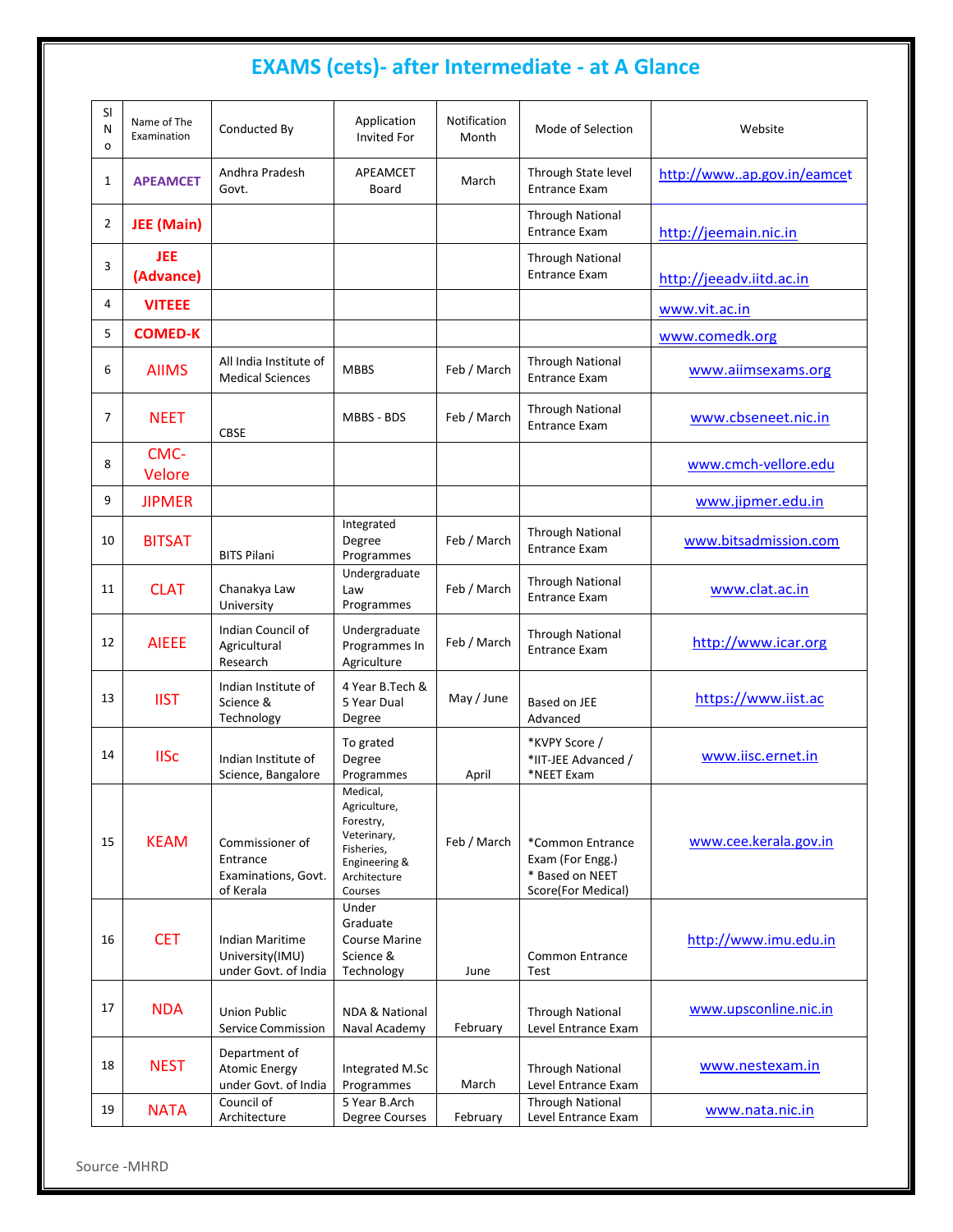## **Engineering**

#### **Joint Entrance Examination (JEE) Main**

Purpose - For Admission in B. E./B. Tech., B. Arch., B. Planning Eligibility - Class 12 pass (PCM) Application mode - Online Source: [http://jeemain.nic.in](http://jeemain.nic.in/)

#### **JEE Advanced**

Purpose- Admission in UG programmes in IITs and ISM Dhanbad Eligibility - Class 12 Pass (PCM) Application mode -Online Source:<http://jeeadv.iitd.ac.in/>

## **BITSAT**

Purpose - Admission in Integrated First Degree programmes in BITS Pilani, Goa & Hyderabad campuses. Eligibility - Class 12 pass (PCM) Application mode - Online Source: [www.bitsadmission.com/](http://www.bitsadmission.com/)

#### **VIT University Engineering Entrance Exam (VITEEE)**

Purpose - Admission in B Tech Courses Eligibility - Class 12 Application mode - Online, By Post Source : [www.vit.ac.in](http://www.vit.ac.in/)

#### **National Level Engineering Entrance Exams**

| S. No.         | <b>Exam Name</b>                                        | <b>Website URL</b>                 |  |
|----------------|---------------------------------------------------------|------------------------------------|--|
|                | <b>BITSAT</b>                                           | http://www.bitsadmission.com       |  |
| $\overline{2}$ | <b>COMED-K</b>                                          | https://www.comedk.org/            |  |
| 3              | IPU-CET (B. Tech)                                       | www.ipu.ac.in                      |  |
| $\overline{4}$ | Manipal (B. Tech)                                       | www.admissions.manipal.edu         |  |
| 5              | <b>VITEEE</b>                                           | www.vit.ac.in                      |  |
| 6              | AMU (B. Tech)                                           | http://www.amucontrollerexams.com/ |  |
| $\overline{7}$ | NDA Entrance with PCM (MPC)                             | http://careerairforce.nic.in       |  |
| 8              | All India Engineering Entrance Exam with PCM (MPC)      | http://www.jeemain.nic.in          |  |
| 9              | <b>State Level Engineering Entrance Exams(APEAMCET)</b> | http://wwwap.gov.in/eamcet         |  |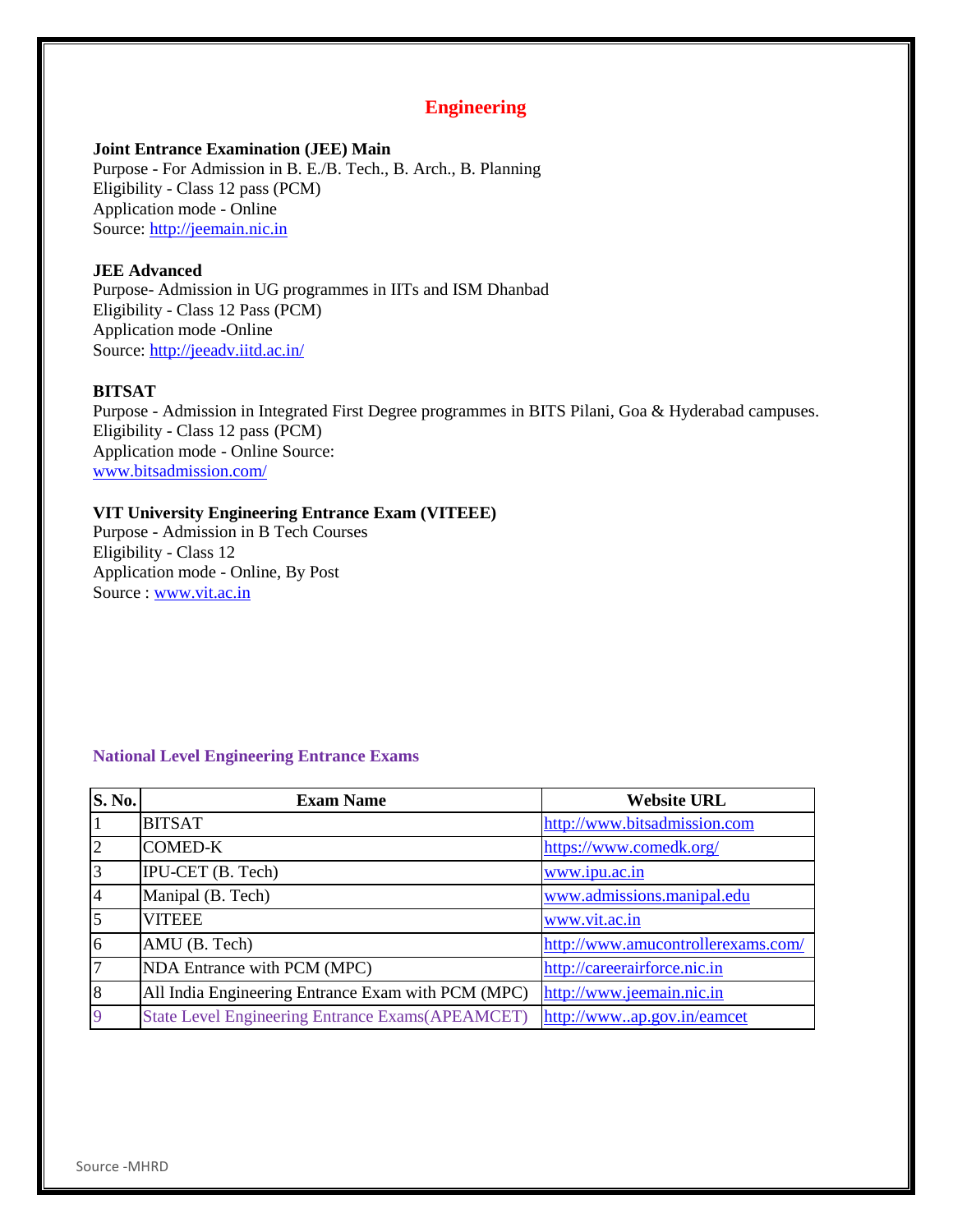## **Medical**

**National Eligibility Cum Entrance Test (NEET)** Purpose-Admission to MBBS / BDS Eligibility-Class 12 (PCB) Application mode - Online Source:<http://aipmt.nic.in/aipmt/Welcome.aspx>

#### National Level Medical Entrance Exams

| S. No. | Exam Name      | Website URL                         |  |
|--------|----------------|-------------------------------------|--|
|        | <b>AIIMS</b>   | http://aiimsexams.org/              |  |
|        | CMC-Vellore    | http://admissions.cmcvellore.ac.in/ |  |
| 3      | CMC-Ludhiana   | http://cmcludhiana.in/              |  |
|        | <b>COMED-K</b> | https://www.comedk.org/             |  |
|        | <b>JIPMER</b>  | http://jipmer.edu.in/               |  |
|        | Manipal (MBBS) | www.admissions.manipal.edu          |  |

## **Marine, Navy, Defence**

## **Indian Maritime University Common Entrance Test**

Purpose - Admission in Diploma in Nautical Science (DNS) leading to BSc. (Nautical Science) Eligibility - Class 12 (PCM) Application mode - By post Source: [www.imu.edu.in/index.php](http://www.imu.edu.in/index.php)

#### **Indian Navy B.Tech Entry Scheme**

Purpose - Admission in Indian Navy B.Tech course Eligibility - Class 12 passed Application mode - Online Source: [www.nausena-bharti.nic.in/index.php](http://www.nausena-bharti.nic.in/index.php)

#### **Indian Navy Sailors Recruitment**

Purpose - Admission in 24 weeks Basic training at INS Chilka followed by Professional training Eligibility - Class 12 (Maths and Physics/Chem./Bio/Computer Sc.) Application mode - Online, By Post Source: [www.nausena-bharti.nic.in/index.php](http://www.nausena-bharti.nic.in/index.php)

#### **Defence Indian Army Technical Entry Scheme (TES)**

Purpose-Technical Entry to Army Eligibility-Class 12 PCM Apply-Online Source: [www.joinindianarmy.nic.in/](http://www.joinindianarmy.nic.in/)

## **National Defence Academy and Naval Academy Examination (I)**

Purpose - Admission to Army and Air Force wings of NDA and 4 years B. Tech course for the Indian Naval Academy Course (INAC) Eligibility- Class 12, 12 Passed Application mode - Online Source: [www.upsc.gov.in/](http://www.upsc.gov.in/)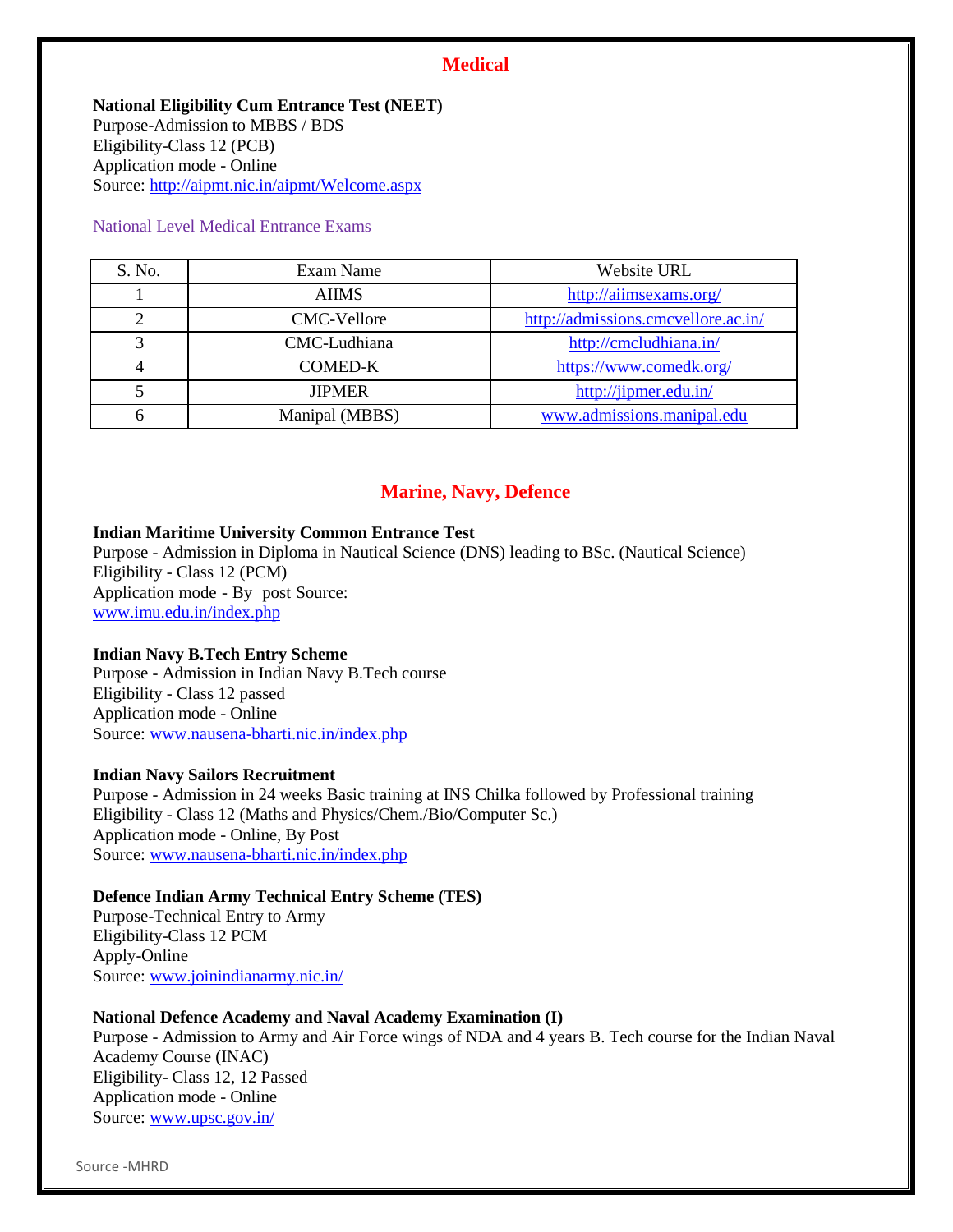## **Law**

**Common Law Admission Test** Purpose-Admission in B.A. LL.B (Hons), B.Com. (Hons), BBA LL.B (Hons) Eligibility- Class 12, 12+ Application mode -Online, By Post Source:<http://clat.ac.in/>

## **Law School Admission Test LSAT India**

Purpose-Admission in B.A. LL.B (Hons), B.Com. (Hons), BBA LL.B (Hons) Eligibility- Class 12, Graduates Application mode -Online Source: [www.pearsonvueindia.com/lsatindia/](http://www.pearsonvueindia.com/lsatindia/)

**All India Law Entrance Test (AILET)** Purpose-Admission in B.A., LL.B. (Hons.), LLM, PhD Eligibility-Class 12, 12+, LLB, LLM Apply-Online, By Post Source: [www.nludelhi.ac.in/](http://www.nludelhi.ac.in/)

#### **Lloyd Entrance Test (LET)**

Purpose-Admission in B.A.,LL.B- 5-year integrated course Eligibility-Class 12, 12+ Application mode -Online, By Post Source: [www.lloydlawcollege.com](http://www.lloydlawcollege.com/)

## **Agriculture & Hotel Management:**

## **Indian Council of Agricultural Research ICAR AIEEA-UG-PG**

Purpose-Admission in Bachelor, Master Degree Program, SRF (PGS) to Pursuing Ph.D in Agriculture and Allied Sciences at Agricultural Universities Eligibility-Class 12, UG, PG Application mode -Online Source: [www.icar.org.in/](http://www.icar.org.in/)

#### **All India Hotel management Entrance Exam NCHMCT JEE**

Purpose-Admission in B.Sc. Hospitality & Hotel Administration Eligibility-Class 12 Application mode -Online Source: [www.nchmct.org/](http://www.nchmct.org/)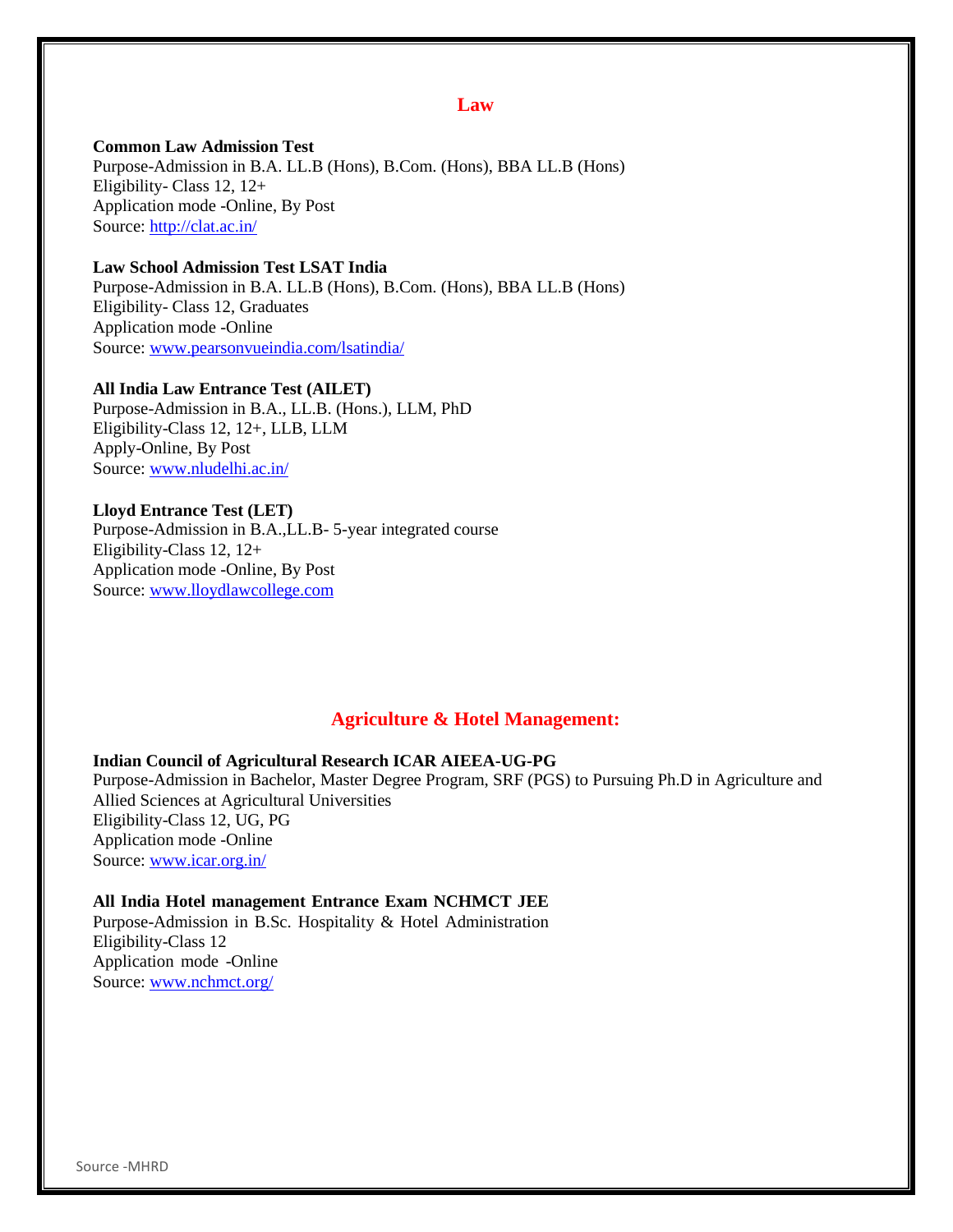## **Fashion Design**

# **All India Entrance Examination for Design (AIEED)**

**Purpose**-Admission in 4 years UG level programmes in Design **Eligibility-**Class 11, 12 **Apply-** Online **Activity-** Series 1: November to February, Series 2: April, May **Source:** [www.aieed.com](http://www.aieed.com/)

# **Design Schools and Exams:**

|    | Srishti School                                             | http://srishti.ac.in/   |  |
|----|------------------------------------------------------------|-------------------------|--|
|    | School of Fashion Technology                               | www.softpune.com/       |  |
| 3  | Pearl Academy                                              | http://pearlacademy.com |  |
|    | Symbiosis Institute of Design                              | http://sid.edu.in/      |  |
|    | Footwear Design and Development Institute                  | www.fddiindia.com/      |  |
|    | Maeer's MIT Institute of Design                            | www.mitid.edu.in/       |  |
|    | National Institute of Design                               | www.nid.edu/            |  |
| 8  | National Institute of Fashion Design                       | www.nift.ac.in/         |  |
|    | National Aptitude Test in Architecture                     | www.nata.in             |  |
| 10 | Center for Environmental Planning and<br>Technology (CEPT) | www.cept.ac.in/         |  |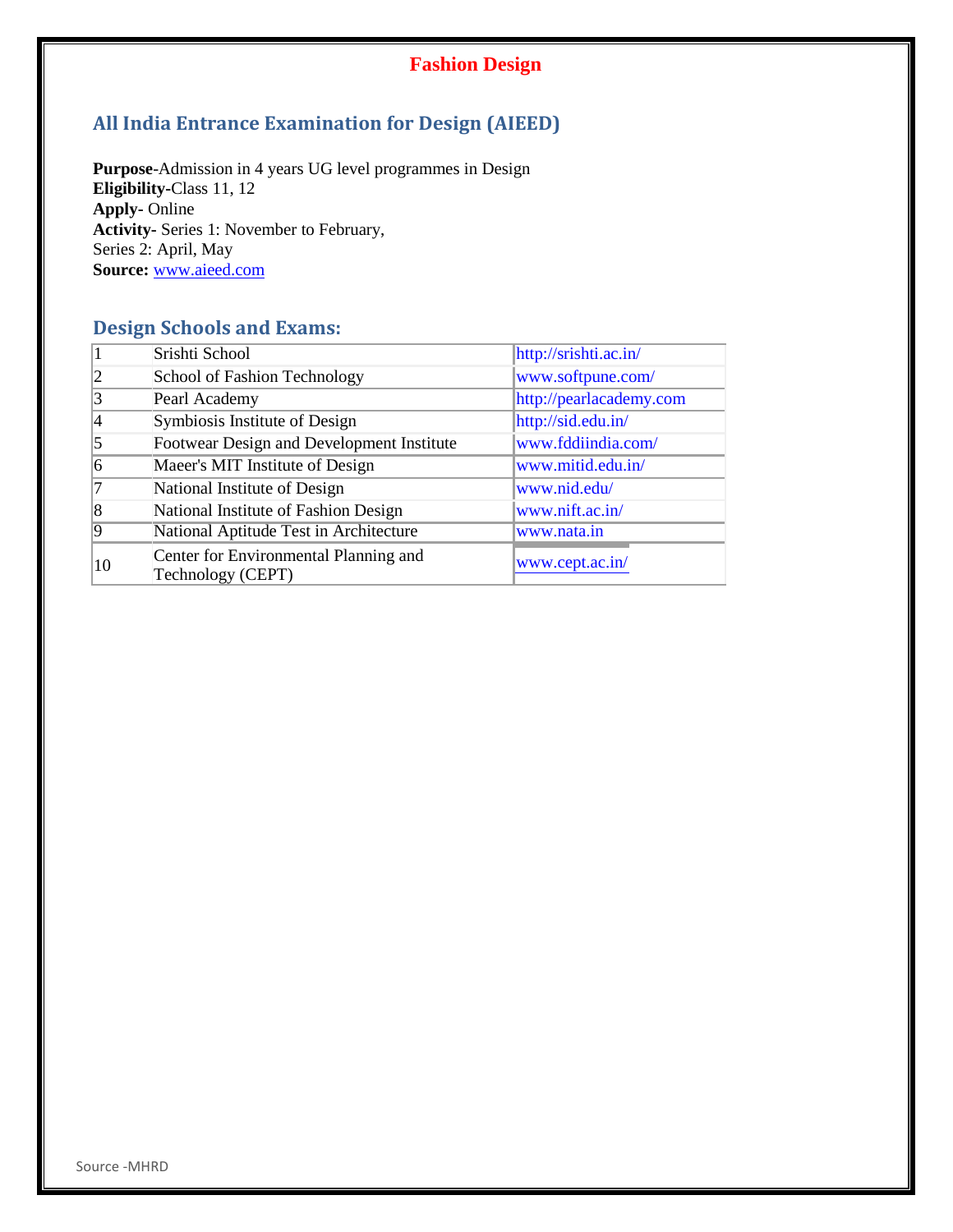## Talent tests – at a Glance

(from school level to Intermediate)

|                |                                                | $\mu$ . Though the result of the contribution $\mu$ |                            |                          |
|----------------|------------------------------------------------|-----------------------------------------------------|----------------------------|--------------------------|
| S.No           | Name of the Exam                               | <b>Eligible Students</b>                            | <b>Syllabus</b>            | website                  |
|                |                                                | 10 th class                                         | Science, Maths, Social     |                          |
| 1              | <b>NDSE</b> (National Talent Search Exam)      | students                                            | , Mental ablility          | www.ncert.nic.in         |
| $\overline{2}$ | KYPY (Kishor Vygnanika Proshaah                | Inter (MPC                                          | Inter syllabus             | www.kypy.iisc.ernet.in   |
|                | Yogena)                                        | /BiPC)                                              |                            |                          |
| 3              | HBBVS (Dr. Homi Baba bala vidyanic             | 6 to 9 th class                                     | CBSE/ICSE Syllabus         | www.instrs.in            |
|                | spertha)                                       | students                                            |                            |                          |
| $\overline{4}$ | NSO (National Science Olympiad)                | 1 to 12 th class                                    | CBSE/ICSE Syllabus         | www.sofworld.org         |
|                |                                                | students                                            |                            |                          |
| 5              | NCO (National Cyber Olympiad)                  | 1 to 12 th class                                    | CBSE/ICSE Syllabus         | www.sofworld.org         |
|                |                                                | students                                            |                            |                          |
| 6              | UCO (Unified Cyber Olympiad)                   | 8 to 12 th class                                    | Mental ability, Reasoning, | www.unifiedcouncil.co    |
|                |                                                | students                                            | <b>Computer Skills</b>     | m                        |
| $\overline{7}$ | NDSE (National Science Talent search           | 1 to 12 th class                                    | CBSE/ICSE Syllabus         | www.unifiedcouncil.co    |
|                | Exam)                                          | students                                            |                            | m                        |
| 8              | MTSE (Maths Talent Search Exam)                | 3to 9 th class                                      | Mental ability,            | www.ganithasastrapari    |
|                |                                                | students                                            | Reasoning, Maths           | shad.org                 |
| 9              | IMO (International Mathematics                 | 1 to 12 th class                                    | CBSE/ICSE Syllabus         | www.imo_official.in      |
|                | Olympiad)                                      | students                                            |                            |                          |
| 10             | <b>NLSTSE (National Level Science Talent</b>   | 1 to 12 th class                                    | CBSE/ICSE Syllabus         | www.unifiedcouncil.co    |
|                | Search Exam)                                   | students                                            |                            | m                        |
| 11             | <b>NSEJS (National Standard Exam in</b>        | 1 to 10 th class                                    | CBSE/ICSE Syllabus         | www.iapt.org.in          |
|                | Junior I Science)                              | students                                            |                            |                          |
| 12             | <b>SSTSE (State Level Science Talent</b>       | 4 to 10 th class                                    | <b>SCERT Syllabus</b>      | www.unifiedcouncil.co    |
|                | Search Exam)                                   | students                                            |                            | m                        |
| 13             | IAIS (International Assessment for             | 3 to 12 th class                                    | CBSE/ICSE / SCERT          | www.macmillaneducat      |
|                | Indian Schools)                                | students                                            | Syllabus                   | ion.in/iais              |
| 14             | IOS (International Olympiad in Science)        | 1 to 12 th class                                    | CBSE/ICSE Syllabus         | www.sofworld.org         |
|                |                                                | students                                            |                            |                          |
| 15             | RMO (Regional Mathematics Olympiad)            | Intermediate                                        | <b>CBSE Syllabus</b>       | www.isical.ac.in         |
| 16             | <b>IOEL</b> (International Olympiad of English | 1 to 12 th class                                    | CBSE/ICSE Syllabus         | http://schools.aglasari. |
|                | Language)                                      | students                                            |                            | com                      |
| 17             | NSIB (National Standard Exam in                | Senior Inter                                        | <b>CBSE Syllabus</b>       | http://iapt.org.in       |
|                | Biology)                                       | Students                                            |                            |                          |
| 18             | NSEC (National Standard Exam in                | Senior Inter                                        | <b>CBSE Syllabus</b>       | http://iapt.org.in       |
|                | Chemistry)                                     | Students                                            |                            |                          |
| 19             | NSEA (National Standard Exam in                | Senior Inter                                        | <b>CBSE Syllabus</b>       | http://iapt.org.in       |
|                | Astronomy)                                     | Students                                            |                            |                          |
| 20             | NSEP (National Standard Exam in                | Senior Inter                                        | <b>CBSE Syllabus</b>       | http://iapt.org.in       |
|                | Physics)                                       | Students                                            |                            |                          |
| 21             | ZIO (Zonal Information Olympiad)               | 8 to 12 th class                                    | <b>CBSE Syllabus</b>       | www.iarcs.org.in         |
|                |                                                | students                                            |                            |                          |
| 22             | IIO (International Information                 | 1 to 8 th class                                     | CBSE/ICSE / SCERT          | www.iarcs.org.in         |
|                | Olympiad)                                      | students                                            | Syllabus                   |                          |
| 23             | NIMO (National Interactive                     | 5 to 12th class                                     | Maths, Science,            | www.eduhealfoundati      |
|                | Mathematics Olympiad)                          | students                                            | <b>Mental Ability</b>      | on.org                   |
| 24             | NBTO (National Bio-Technology                  | 5 to 12th class                                     | CBSE/ICSE / SCERT          | www.eduhealfoundati      |
|                | Olympiad)                                      | students                                            | Syllabus                   | on.org                   |
| 25             | IGO (Indian Geography Olympiad)                | 2 nd to 12th                                        | <b>CBSE Syllabus</b>       | www.geogeniusindia.c     |
|                |                                                | class students                                      |                            | om                       |
| 26             | KO (Knowledge Olimpiade)                       | 2 nd to 12th                                        | CBSE/ICSE / SCERT          | http://aisect.org        |
|                |                                                | class students                                      | Syllabus                   |                          |